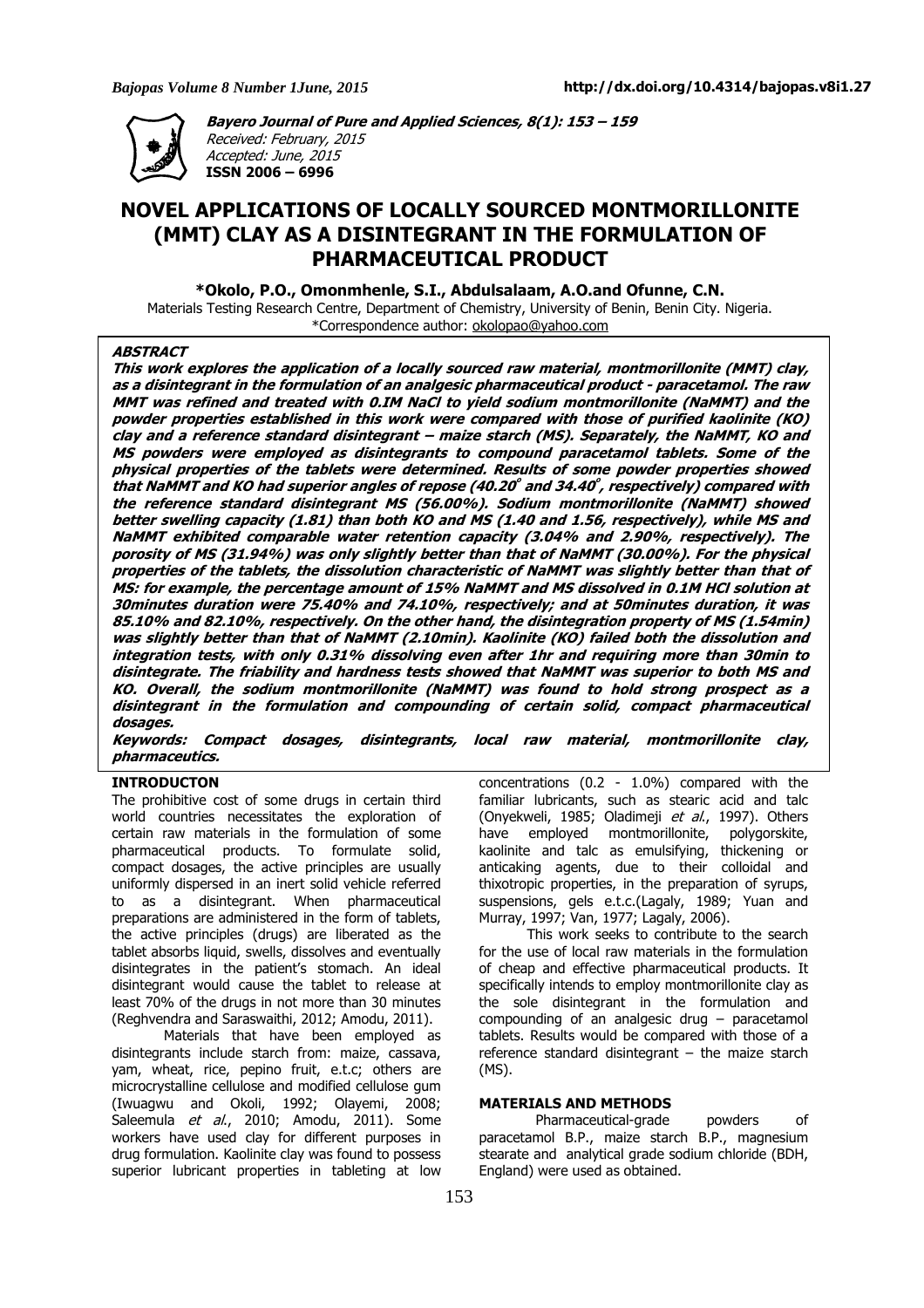#### *Bajopas Volume 8 Number 1June, 2015*

Montmorillonite clay sample was collected from Okada in Ovia North East Local Government Area of Edo State, Nigeria, while kaolinite clay sample was collected from Okwaehe in Orionwo Local Government Area of Edo State, Nigeria. These clay samples were properly identified by experts in Geology Department, University of Benin, Benin City, Nigeria

#### **Purification and Modification of Clay Samples**

 The purification and chemical modification of the native montmorillonite clay were based on the methods of Bergaya et al., 2006. Air-dried native montmorillonite clay sample was crushed in a mortar and 500.0g of the clay dispersed in 4.0L of deionize water. The suspension was swirled thoroughly for 5min, and then filtered at room temperature  $(28^{\circ}C)$ through mesh size of 200µm in order to screen out non-clay materials. The sediments was dried in a hot-air oven (Drying Oven. DHG – 9023A. B. Bran Scientific & Instruments Company, England) at 105<sup>º</sup>C to constant weight. The dry sediment was then dispersed in 1.0L 0.1M NaCl aqueous solution and stirred for 5hrs and filtered again. The resulting sediment was washed with deionized water until free of chloride ions as tested by  $AqNO<sub>3</sub>$  solution, to obtain the Na-montmorillonite (NaMMT) (Bergaya et al., 2006). The NaMMT was then oven dried at  $105^{\circ}$ C to constant weight, pulverized and sieved through 64µm mesh size to get fine powder. The native kaolinite clay sample was similarly purified, except that no sodium analogue was made.

## **Determination of Physicochemical Properties of NaMMT and the Purified Kaolinite Powders Swelling Capacity:**

 The swelling capacity was estimated by the methods of Bowen and Vadino, 1984. Five grams (5.0g) of purified clay sample were placed in a 100.0mL measuring cylinder and the bulk volume  $(V_x)$  noted. Deionized water (85.0mL) was added and the measuring cylinder agitated to disperse the clay. The volume of the suspension was made up 100.0mL with more deionized water. The dispersion was allowed to stand for 24hrs after which the final volume of the sediment  $(V_y)$  was read and noted. The swelling capacity was calculated as:

Swelling capacity = 
$$
V_{\nu}/V_{x}
$$
. The swelling capacity tests were repeated in triplicates and the average value calculated.

#### **Water Retention Capacity**

 The water retention capacity was determined based on the methods of Komblum and Stoopak, 1973 and Ring, 1985. One gram (1.0g) of the purified clay sample was placed in 15.0mL plastic centrifuge tube to which 10.0mL deionized water was added and then stoppered. The contents were mixed for 2min. The mixture was allowed to stand for 10min and then centrifuged at 5000 r.p.m. for 25min (CENTRIFUGE MPW 53/MED INSTRMENTS, POLAND). The resulting supernatant was carefully decanted and the sediment weighed. The water retention capacity was taken as the ratio of sediment weight ( $W_y$ ) to the dry sample weight ( $W_x$ ).

Water retention capacity =  $W_y/W_x$ . Triplicate results were obtained and the average used.

#### **Bulk and Tapped Densities**

 The bulk and tapped densities were determined using the methods described by Jideonwo et al., 2013, and Alanzi, 2007. Ten grams (10.0g) each of the purified clay samples were weighed on the analytical balance (Mettler Instruments 163, Switzerland) and transferred into a 100-mL measuring cylinder. The bulk volume  $(V<sub>b</sub>)$ was recorded. The cylinder was then gently tapped on the wooden platform until the volume occupied by the clay sample became constant. The tapped volume  $(V<sub>t</sub>)$  was then recorded. The bulk and tapped densities (D<sub>b</sub> and D<sub>t</sub>, respectively) were calculated as the ratio of weight (w) to volume:

$$
\begin{array}{cc} \n\sqrt{1} & & W \\
V & & \n\end{array}
$$

 $D_t = \langle T^T a, D_b = \langle T^T a, T^T a \rangle$  Triplicate results were obtained and the average used.

## **True Density**

 $W$ 

Specific gravity bottle was filled with the liquid paraffin and the weight noted. It was then poured out and the bottle washed clean and dried. One gramme (1.0g) of the oven - dried powder was introduced into the bottle, liquid paraffin was then poured into the bottle until it was filled. The new weight was noted. True density was calculated using the formula (Olayemi, 2008):

$$
D_t = \frac{w \times d}{(a+w)-b}
$$

Where  $D_t$  = True density; d = Specific gravity of liquid paraffin;

 $a =$  Weight of bottle  $+$  liquid paraffin; and  $b =$  Weight of bottle + liquid paraffin + sample;  $w = Weight of sample$ .

## **Hausner's Ratio**

 Hausner's ratio was calculated from the ratio of the tapped density to bulk density (Nwuluka et al., 2010):

$$
\boxed{D_{\iota}\!\!\big/_{\!\!\! D_{\iota}}}
$$

Hausner's ratio =  $\sqrt{ }$ 

#### **Angle of Repose**

 The angle of repose was determined using the methods of Odeniyi et al., 2011. Ten grams (10.0g) of the purified (dry) clay samples were each poured via a funnel into an open ended glass tube (1cm internal diameter) with its bottom resting on a horizontal surface. On gradually raising the cylinder vertically, the purified clay flowed out and formed a conical heap as a result of gravitational force.The height (h) of the cone and the radius (r) of its circular base were measured. The angle of repose () was calculated using the relationship:

$$
\alpha - \tan^{-1}\left(\frac{h}{r}\right)
$$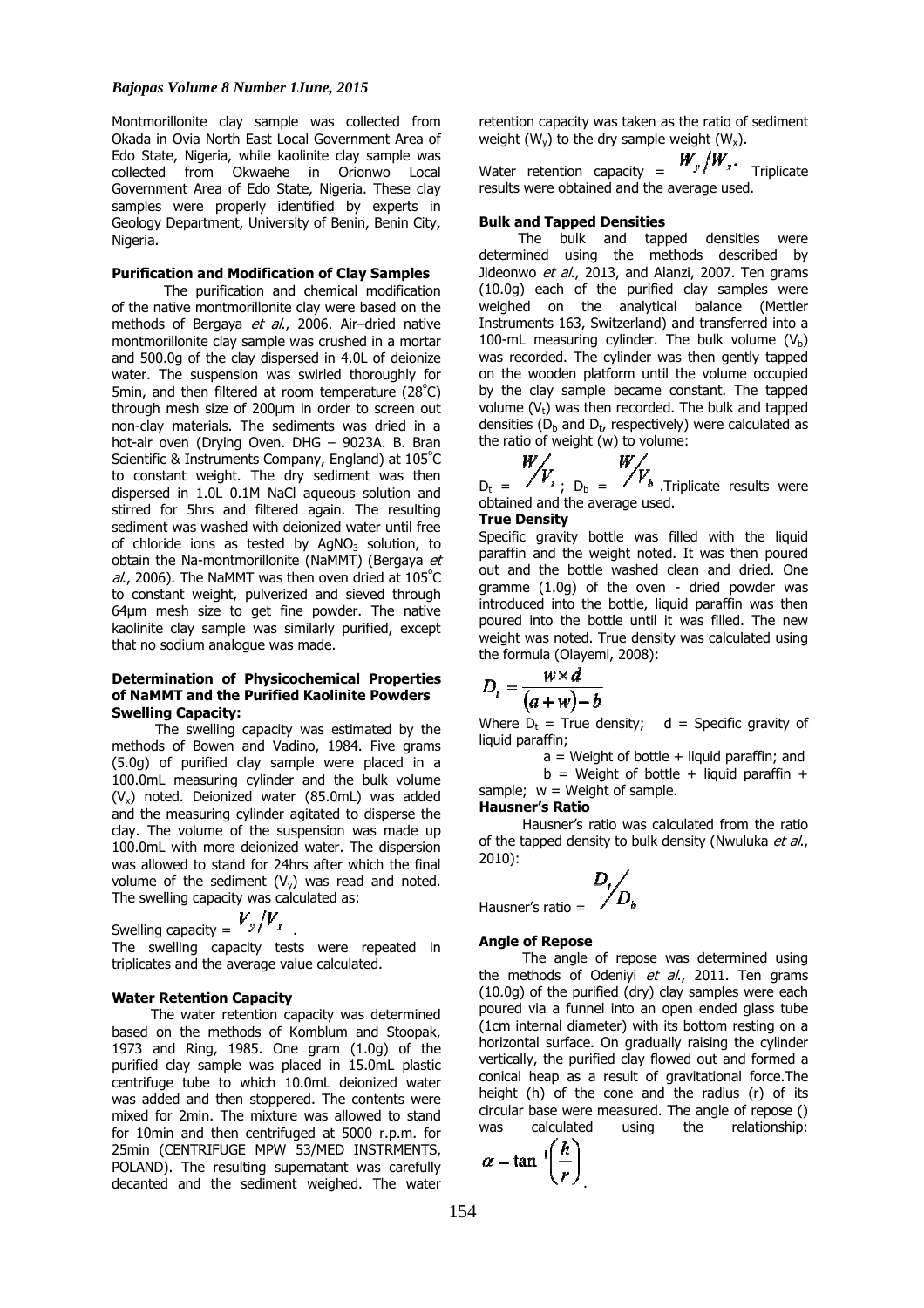#### **pH Determination**

 Two grams (2.0g) of the purified clay samples were each poured into

100-mL measuring cylinder. De-ionized water was added up to the mark. The suspension was then agitated for 5min and the pH determined with a pH meter (Raymond et al., 2006).

## **Preparation of Granules**

Paracetamol granules were produced using the net granulation techniques of Hill, 2006. Paracetamol granules of three disintegrant ratios (5%, 10% and 15%) were prepared from the sodium 15%) were prepared from the sodium montmorillonite (NaMMT) clay and the refined kaolinite (KO) clay, respectively. The disintegrant properties of these ratios were compared with that of a reference standard disintegrant (maize starch, MS). For example, to produce 5% disintegrant (NaMMT) ratio in the paracetamol granule, 2.5g of NaMMT powder was mixed with 50.0g of paracetamol powder in a motar using small quantity of deionized water (10.0mL) as granulating liquid, to form` a smooth consistency. This was then used to produce the granules as listed bellow, in the case of the reference standard disintegrant.

The reference standard disintegrant granules were prepared by first mixing 10.0g of the maize starch B.P. with 10.0mL of deionized water to form a slurry, which was made up to 100-mL volume with boiling deionized water (100<sup>º</sup>C) to produce starch mucilage. The starch mucilage was added to 50.0g dry paracetamol powder B.P., mixed gently until a moist smooth mass was formed. Subsequently, 5.0g of additional dry maize starch B.P. was added extragranularly as the disintegrant. The entire mass was mixed thoroughly to produce a smooth consistency (10% MS, so called).

The smooth consistency was then screened through a 2-mm mesh, using a spatula. The resulting granules were dried in the hot-air oven at 40<sup>º</sup>C for 30min after which it was re- screened through a 170-mm mesh size using the spatula. Magnesium stearate (1%) was finally added as lubricant, with final mixing.

#### **Compression of Granules into Tablets**

The granules were compressed into flatfaced tablets using a single punch tablet press (Erweka 400, Germany). The punch diameter used was 12mm, while the compression pressure was 7.5 units (Anthony et al., 2003).

## **Quality Standard for the Tablet Weight Uniformity Test.**

Ten tablets from each batch of formulation were weighed individually on a mettler balance (Mettler Instruments 163, Switzerland) and the mean tablet weight was calculated (Amodu, 2011). **Tablet Thickness**

The tablet thickness was determined using the micrometer screw gauge. Ten (10) tablets were picked randomly from each batch, and their respective thicknesses measured and expressed in mm and the mean value calculated (Amodu, 2011). **Tablet Hardness**

The hardness of the tablet, expressed as the crushing force, was determined using a Monsanto Hardness Tester, Model 2A (Manesty Machines Ltd, Spoke Liverpool, England). A tablet was held between a fixed anvil and a moving jaw and the force gradually increased until the tablet just fractured. The value of the force at this point gives a measure of the tablet's hardness in kg force. For each batch, the hardness of five (5) tablets were determined from which the average was calculated (Amodu, 2011).

## **Tablet Friability**

Ten (10) tablets were randomly picked from each batch, dusted carefully and lightly until all surface powder was removed. The tablets were weighed  $(W_1)$  accurately with the mettler balance. They were placed inside the Friabilator (Erweka TA 48503, Germany) and operated (rotated) 100 times in 4 minutes, i.e 25 r.p.m.. After this the tablets were removed, dusted and reweighed  $(W_2)$ . From the weight difference, friability (f) for each batch of tablets was determined as the percentage weight loss (Saleemula et al., 2010).

#### **Disintegration time for tablets**

The time required for six tablet per batch to disintegrate was determined using the Disintegrator (Manesty Tablet Disintegration Test Unit, MK. 4, 10.T.183, Manesty Machines, England). Distilled water thermostatically maintained at 37<sup>º</sup>C was used as the disintegration medium. The disintegration apparatus was calibrated to operate at thirty cycles per minute. The time taken for the last tablet or its fragment to pass through the mesh into the disintegration medium was recorded as the mean of the disintegration time for six tablets (British Pharmacopoeia, 2002).

## **Dissolution rate for tablets**

Dissolution rate tests were carried out on the tablets based on the methods of Bai et al., 2011. A dissolution test apparatus (Multipurpose Drug Test Device, Model ST 7; G. B. CALEVA Ltd. Dorset, England) was used; six (6) tablets per batch were tested. The dissolution apparatus was set at a rotation speed of 100 r.p.m., maintaining the temperature thermostatically at  $37<sup>\pm</sup> 0.5$ °C. The sample medium consisted of 800mL of 0.1M aqueous HCl for paracetamol tablets. Ten millilitres (10.0mL) of the sample medium was withdrawn at 10min intervals. Each aliquot withdrawn was immediately replaced with an equal volume of dissolution medium maintained at the same temperature. A ten fold dilution of the withdrawn sample medium was done using deionized water before spectrophotometric

determination of drug content, at  $\lambda_{\text{max}}$  of 242nm (UV/VIS Spectrometer T70. PG Instruments Ltd, England). The percentage drug released was plotted against time (min) to generate a dissolution rate curve (Bai *at al.*, 2011).

#### **RESULTS AND DISCUSSION**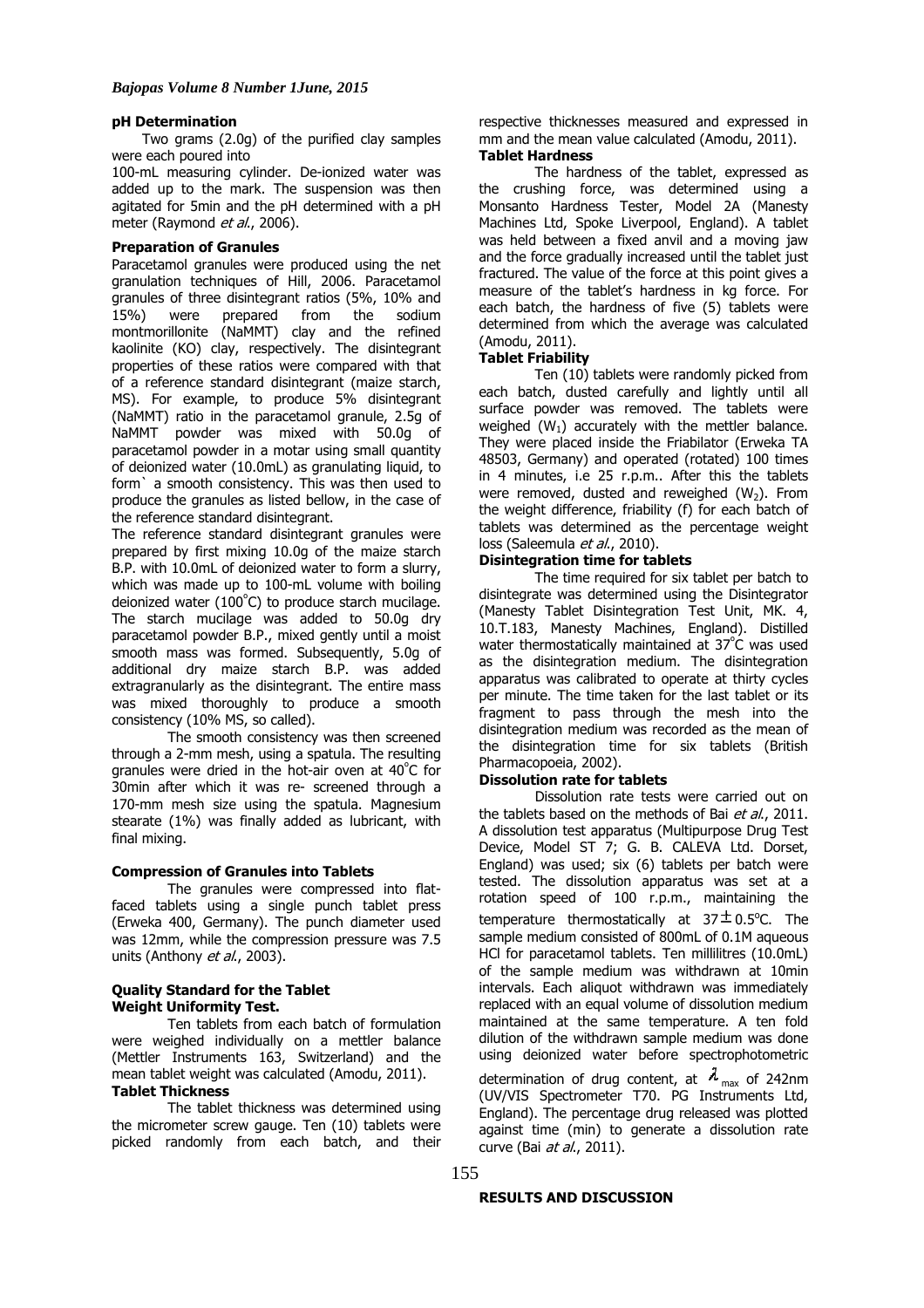#### *Bajopas Volume 8 Number 1June, 2015*

The results of some physical characteristics of the two proposed disintegrant powders (NaMMT) and KO as compared with that of the reference standard disintegrant (MS) are presented in Table1.

The angle of repose is an indicator to the flow property of powders (Ring, 1985); good flow property may reduce the powder's ability to consolidate during vibrational flow and hence leads to production of uniform tablets. Table 1 reveals that NaMMT has superior angle of repose  $(40.20^{\circ})$ compared to the reference standard disintegrants MS (56.00 $^{\circ}$ ). The Hausner's ratio values are derived as the ratio of the tapped density over the bulk density and give an indication of the degree of densification of powder which could result from the vibration of the feed hopper during tableting. Since densification can adversely affect the uniformity of flow of powder into the die, the tablet uniformity may also be adversely affected. A high Hausner's ratio predicts significant densification of powders. It can be inferred from Table 1 that NaMMT powder favourably compares with MS with respect to densification phenomenon (Iwuagwu and Okoli, 1992).

Since water uptake invariably precedes the disintegration process, the determination of water retention capacity and swelling capacity of powders may predict their potentials as tablet disintegrants (Iwuagwu and Okoli, 1992). Table 1 reveals that NaMMT displayed a superior swelling capacity (1.81) than MS (1.56) and KO (1.40). Also, the NaMMT and MS exhibited better water retention capacities 2.90% and 3.04%, respectively, than KO (1.80%). The good swelling capacities of NaMMT and MS can easily be correlated with their high powder porosities (30.00% and 31.94%, respectively) as against 20.00% for KO. The excellent swelling capacity, water retention capacity and porosity displayed by NaMMT may be due to the smaller size of  $Na<sup>+</sup>$  ion compared with  $Ca^{2+}$  ion (Shannon, 1976) in the clay matrix: during modification of raw calcium montmorillonite (CaMMT), Na<sup>+</sup> ions replaced Ca<sup>2+</sup> ions and invariably left behind porous structure that became NaMMT. Intuitively, it would appear that Na<sup>+</sup> ion being less electropositive and possessing higher hydration energy than  $Ca^{2+}$  ion (Lee, 1996) would readily bind onto the polar water molecules. This is in agreement with the findings of Kloprogge et al., 1999, who aver that clays with univalent interlayer cations swell more readily in aqueous systems than divalent and trivalent cation analogues. These factors synegystically confer excellent porosity, water retention capacity and swelling capacity on NaMMT which may finally translate to superb disintegrant properties in some tablet formulation.

Table 2 presents some physical properties of the paracetamol tablets formulated and compounded with the proposed disintegrants (NaMMT and KO) at different disintegrant concentrations, and compared with those prepared with a reference standard disintegrant, MS. It shows

that the hardness of the tablets generally improved as the concentration of the disintegrant increased, within the range studied. However, the hardness of the tablets prepared with 15% NaMMT closely matched those made with the reference disintegrant MS (8.50 and 8.01, respectively). Friability tests reveal the extent the tablets can resist abrasion and chipping that might arise due to handling, transportation, e.t.c. Table 2 also shows that the friability of the batches of tablets were not significantly affected by the change in concentration of disintegrants. Since the maximum limit for friability (weight loss) is 0.8% (Amodu, 2011 and Odeniyi at  $a\dot{i}$ , 2011) all the tablets passed the friability tests; again the 15% NaMMT formulation emerged as the best (0.19%) compared with the 0.46% for the reference MS tablets.

The uniformity of tablets is important because it ensures that dosage of active ingredient does not vary from one tablet to another. Table 2 reveals that the uniformity of all the tablets, per batch was satisfactory. Hence the tablets' thickness, diameter and mean weight were uniform and favourably compared with the reference MS tablets. These good tablet qualities with respect to hardness, friability and uniformity are eloquent testimony of some superb powder properties of the disintegrants, such as angle of repose and Hausner's ratio (Ring 1985; Iwuagwu and Okoli, 1992). The good tableting quality displayed by kaolin in this work is in consonance with the findings of Anthony et al., 2003.

Tablet dissolution and bioavailability of the active ingredients are always invariably preceded by disintegration of the tablet. For most uncoated tablets, the maximum disintegration period is 30min (Amodu, 2011). Table 2 reveals that the kaolinite (KO) tablets woefully failed the disintegration test, requiring more than 30min to disintegrate, irrespective of disintegrant concentration in the range studied. The predominant elements in kaolinite, Al and Si, (Lee, 1996) are known to be unfavourably disposed towards water absorption, probably due to their relative large atomic sizes and low hydration energies compared to Na (Shannon, 1976 and Lee, 1996). Conversely, the disintegration qualities of the NaMMT tablets improved with increasing concentration of disintegrant within the range studied, with 15% NaMMT formulation closely matching that of the reference MS tablets (2.10min and 1.54min, respectively). The sodium ions in NaMMT being small sized, reasonably electronegative with higher hydration energy, coupled with high powder porosity in the disintegrant, and capillary actions, probably encouraged absorption of water into the matrix, leading to fast disintegration of the tablets (Washburn, 1921; Selkirk and Ganderton, 1970; Lee, 1996; Shannon, 1976).The overriding quality of a tablet depends on the rate at which active principles are released in an appropriate medium through dissolution.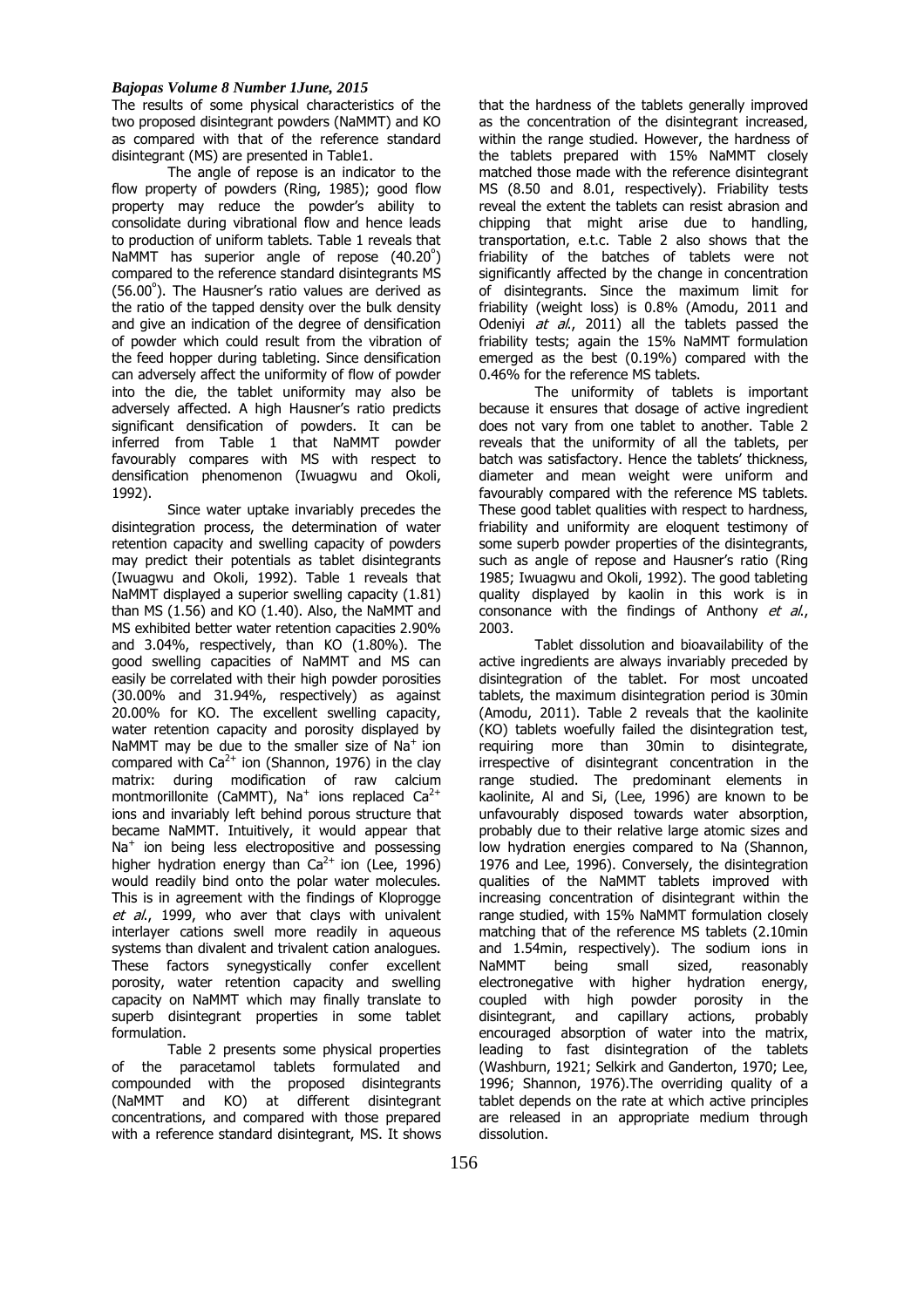#### *Bajopas Volume 8 Number 1June, 2015*

Figures 1 and 2 summarize the dissolution and drug release properties of paracetamol tablets compounded with the two proposed disintegrants (NaMMT and KO) as compared with those of the reference standard disintegration MS. An ideal tablet releases at least 70% of the active ingredient in not more than 30minutes (Amodu, 2011). Figures 1and 2 show that the percentage drug released by the tablets generally increased with time, but the rate of this release is slowest with the kaolinite (KO) tablets which woefully failed the dissolution/drug release tests - it required 60min to release a maximum of 0.39% of the active ingredient, compared to MS tablets which released 74.10% within 30min (Fig. 1). This result is in tandem with the findings of Anthony et al., 2003, who observed that even though kaoline enhanced good quality tableting, it adversely affected the tablet dissolution and release of the active drug. This property of KO is not unconnected with the adsorptive property of kaolinite, particularly the silica moiety in the structure (Windholz, 1976; Depasse, 1978).

On the other hand, the 15% NaMMT tablets easily passed the dissolution/drug release tests, having released 75.40% of the active ingredient within 30min. This fares even better then the MS tablets (reference standard) which released 74.10% within 30min. A graph of percentage drug released vs time (min) (Fig. 2) clearly shows that the rates of drug release (slopes) due to the 15% NaMMT and MS tablet are in tandem. The impressive dissolution/drug-release characteristics of NaMMT tablets are correlated with the high powder porosity and disintegration quality of NaMMT. This may be attributed to reasonably high electronegativity, high hydration energy and the small size of Na ions (compared with that of Al and Si ions in kaolinite), coupled with capillary actions; these most likely encouraged large water uptake leading to fast disintegration and dissolution of the tablets with the attendant bioavailability of the active ingredients (Washburn, 1921; Selkirk and Ganderton, 1970; Lee, 1996; Shannon, 1976).

**Table 1: Some physical characteristics of NaMMT, KO and MS powders.**

| Table 1. Some physical characteristics of Nammir, it's and my powders. |                      |                        |             |                        |  |  |  |  |  |  |
|------------------------------------------------------------------------|----------------------|------------------------|-------------|------------------------|--|--|--|--|--|--|
| S/                                                                     | <b>Physical</b>      | Sodium montmorillonite | Kaolin (KO) | Reference standard:    |  |  |  |  |  |  |
| N                                                                      | characteristics      | (NaMMT)                |             | Maize Starch B.P. (MS) |  |  |  |  |  |  |
| 1                                                                      | Swelling<br>capacity | 1.81                   | 1.40        | 1.56                   |  |  |  |  |  |  |
|                                                                        | (degree)             | $(0.025)*$             | (0.30)      | (0.31)                 |  |  |  |  |  |  |
| 2                                                                      | Water<br>retention   | 2.90                   | 1.80        | 3.04                   |  |  |  |  |  |  |
|                                                                        | capacity (%)         | (0.45)                 | (0.38)      | (0.35)                 |  |  |  |  |  |  |
| 3                                                                      | Bulk density         | 0.40                   | 0.50        | 0.56                   |  |  |  |  |  |  |
|                                                                        |                      | (0.03)                 | (0.04)      | (0.03)                 |  |  |  |  |  |  |
| 4                                                                      | Tapped density       | 0.63                   | 0.83        | 0.71                   |  |  |  |  |  |  |
|                                                                        |                      | (0.02)                 | (0.01)      | (0.04)                 |  |  |  |  |  |  |
| 5                                                                      | True<br>density      | 2.00                   | 2.50        | 1.72                   |  |  |  |  |  |  |
|                                                                        | (q/cm <sup>3</sup> ) |                        |             |                        |  |  |  |  |  |  |
| 6                                                                      | Hausner's ratio      | 1.56                   | 1.43        | 1.27                   |  |  |  |  |  |  |
|                                                                        | Angle of<br>repose   | 40.20                  | 34.40       | 56.00                  |  |  |  |  |  |  |
|                                                                        | (degree)             |                        |             |                        |  |  |  |  |  |  |
| 8                                                                      | рH                   | 8.49                   | 4.95        | 6.90                   |  |  |  |  |  |  |
| 9                                                                      | Powder<br>porosity   | 30.00                  | 20.00       | 31.94                  |  |  |  |  |  |  |
|                                                                        | (%)                  |                        |             |                        |  |  |  |  |  |  |

 **\***Standard deviation in parenthesis.

#### **Table 2: Some physical characteristics of paracetamol tablets compounded with NaMMT, KO or MS as disintegrant at different concentrations.**

| S/N            | Tablet properties               | <b>Sodium</b><br>montmorillonite |        | <b>Kaolinite</b><br>(KO) |            |        | <b>Reference</b><br>standard:<br><b>Maize</b> |
|----------------|---------------------------------|----------------------------------|--------|--------------------------|------------|--------|-----------------------------------------------|
|                |                                 | (NaMMT)                          |        | 5%                       | <b>10%</b> | 15%    | starch B.P (MS)                               |
|                |                                 | <b>5%</b><br><b>10%</b>          | 15%    |                          |            |        | 10%                                           |
| 1              | Hardness (kg/N)                 | 5.00<br>7.00                     | 8.50   | 4.00                     | 7.00       | 6.50   | 8.01                                          |
|                |                                 | $(0.02)$ * $(0.01)$              | (0.01) | (0.02)                   | (0.01)     | (0.02) | (0.01)                                        |
| 2              | Friability (%)                  | 0.19<br>0.20                     | 0.19   | 0.23                     | 0.20       | 0.25   | 0.46                                          |
| 3              | Thickness (mm)                  | 0.33<br>0.33                     | 0.33   | 0.33                     | 0.30       | 0.30   | 0.33                                          |
|                |                                 | (0.01)<br>(0.01)                 | (0.02) | (0.01)                   | (0.01)     | (0.01) | (0.02)                                        |
| $\overline{a}$ | Diameter (mm)                   | 12.32<br>12.32                   | 12.32  | 12.32                    | 12.32      | 12.32  | 12.32                                         |
|                |                                 | (0.01)<br>(0.01)                 | (0.01) | (0.02)                   | (0.01)     | (0.02) | (0.01)                                        |
| 5              | Mean weight (g)                 | 0.52<br>0.52                     | 0.52   | 0.52                     | 0.52       | 0.52   | 0.52                                          |
|                |                                 | (0.02)<br>(0.02)                 | (0.02) | (0.01)                   | (0.01)     | (0.01) | (0.02)                                        |
| 6              | time<br>Disintegration<br>(min) | 31.00<br>12.00                   | 2.10   | 45.00                    | 46.00      | 48.00  | 1.54                                          |

**\***Standard deviation in parenthesis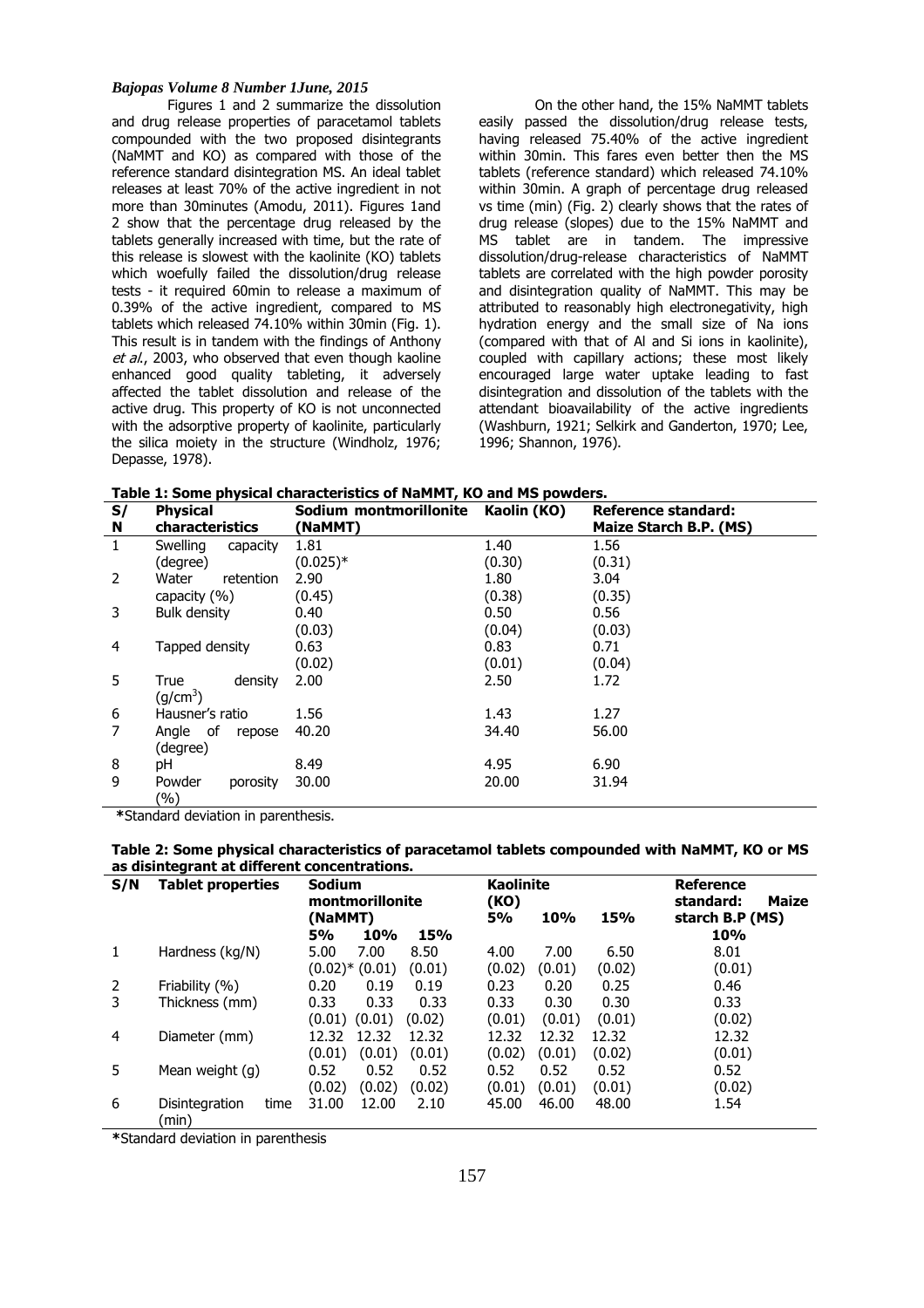



**Fig. 1: Percentage drug-release during the dissolution test of KO relative to MS.**



**Fig. 2: Percentage drug-release during the dissolution test of NaMMT relative to MS.** 

## **CONCLUSION**

In the light of the powder properties of the disintegrants, tablets qualities and dissolution/drugrelease characteristics of the various tablets, it is clear that the sodium montmorillonite (NaMMT) may hold great prospect as a disintegrant in formulating and compounding some compact, solid dosages. In this work the paracetamol tablets compounded with 15% NaMMT emerges as the optimum formular.